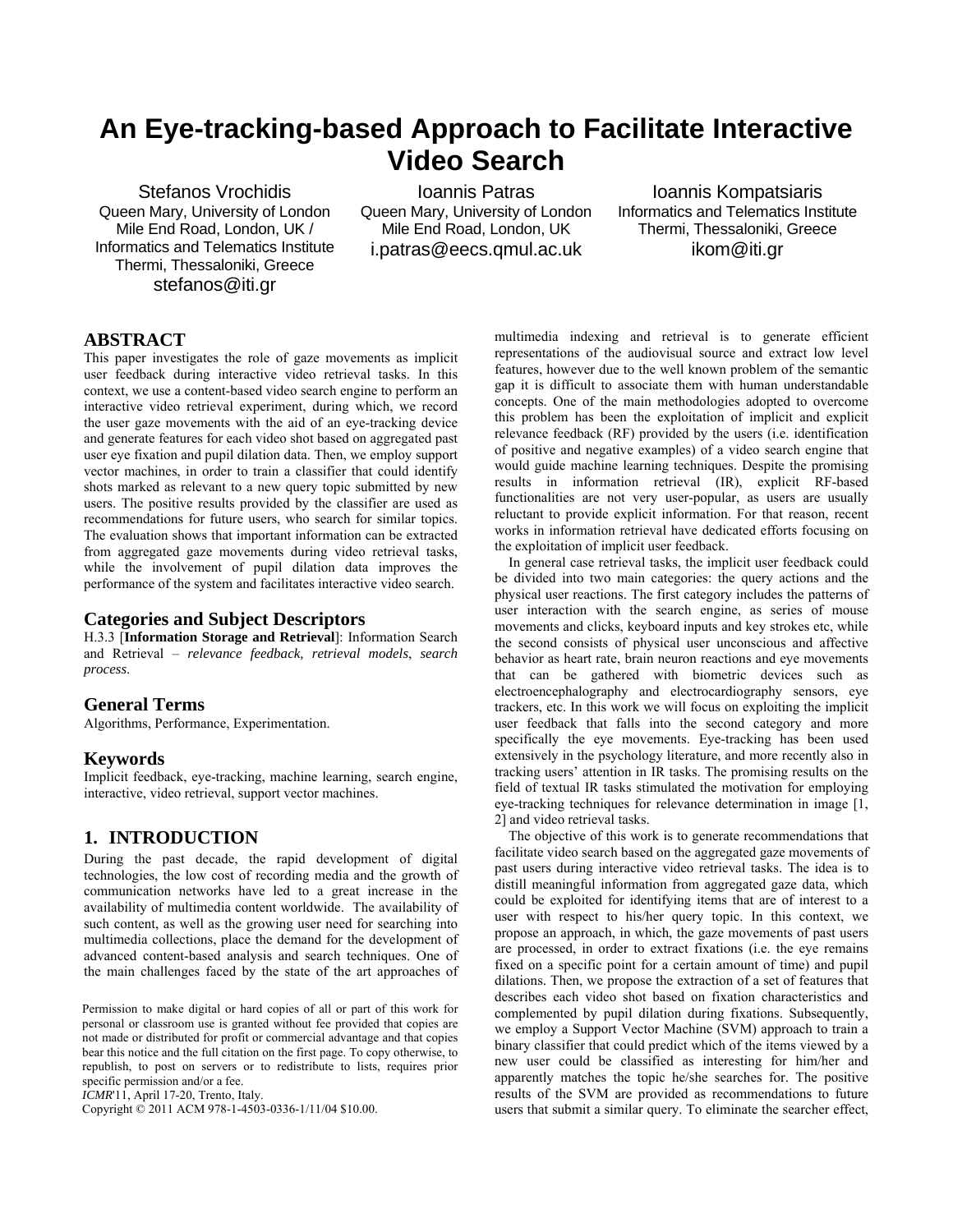we average aggregated fixation information by different users searching for the same topic. We evaluate this approach by conducting a video retrieval experiment, in which, users are recruited to perform video search with an interactive video search engine, while their gaze movements and pupil dilations are captured with the aid of an eye tracker.

The main contribution of this paper is the methodology for processing aggregated gaze data of past users, which combines gaze fixation and pupil dilation information, in order to detect items that are relevant to a given query topic and could be utilized as recommendations for a new user. In addition, the application of eye-tracking techniques in video search experiment, which is conducted in a less controlled environment compared to other approaches (e.g. [2]) can be considered of importance regarding the potential of gaze-based implicit feedback, taking into account the related works in the area have investigated only strictly controlled environments so far.

This paper is structured as follows: section 2 presents the related work, while in section 3 we describe the analysis of gaze movements and we introduce the SVMs employed in this approach. Section 4 presents video search engine we employed for the experiment and the video analysis behind it. In section 5 we describe the experiment conducted, while the results and the evaluation are presented in section 6. Finally, section 7 concludes the paper.

## **2. RELATED WORK**

Studies utilizing eye movements in order to investigate cognitive processes started to appear three decades ago. Based on this research, eye movement data have proven to be very valuable in studying information processing tasks [3]. In information retrieval tasks, eye tracking methods were mostly used for identifying items of interest, as well as to understand the behavior of the user.

Up to now, most of the works that employed gaze analysis in the area of IR are focusing on textual document search. In one of the first attempts to study eye movements during IR tasks [4], the authors investigate how the users interact with the results of a web search engine by employing eye-tracking techniques. A very interesting approach is described in [5], in which proactive information retrieval is proposed by combining implicit relevance feedback and collaborative filtering. More specifically, implicit feedback is inferred from eye movements, with discriminative Hidden Markov Models estimated from data, for which explicit relevance feedback is available. The authors in [6] propose a technique for the restructuring of information that is presented to the user during text retrieval tasks using eye fixation-based features. In a more recent work [7], the identification of indicators and features for eye-tracking in text retrieval is proposed considering viewing time, thorough reading and regressions. The authors in [8] introduce a search strategy, in which a query is inferred from information extracted either from eye movements measured when the user is reading text during an IR task or from a combination of eye movements and explicit relevance feedback. Recently in [9] the authors attempt to consider the reading behavior of the user as implicit feedback during document search for query expansion and reranking. The idea is based on capturing the query context by analyzing what document parts the user looked immediately before issuing the query.

The first applications of eye-tracking in image and video retrieval were in the area of studying the user behavior and evaluating visual interface representations. More specifically, in [10] an eye-tracking study is conducted to investigate whether it is the textual or the visual representation of video that is mostly considered by users in a search engine interface. In another work [11], eye-tracking is applied to evaluate an approach, in which a video timeline is enriched with color information from the video visual data. More recent works in image and video retrieval deal with deriving user interest based on eye movements (focusing mostly on fixation and saccades) and also utilize this technique to develop gaze-based interactive interfaces.

In [12] the idea of an interactive interface for image retrieval is proposed, in which the input is given by the eye movements of the user concluding that eye-trackers could support such an implementation. Furthermore, in [13] the real time interface GaZIR for browsing and searching images is proposed. In this case, the relevance of the viewed images is predicted based fixation and saccade-based features (however pupil dilation is not taken into account), while relevance prediction is performed with classical logic regression.

The authors in [14] conduct experiments to explore the relationship between gaze behavior and a visual attention model that identifies regions of interest in image data. The reported results based on analysis of the fixation duration show that there is a difference in the gaze behavior on images depending on whether they contain a clear region of interest.

In another work [1], the authors propose a nine-feature vector from different forms of fixations and saccades and use a classifier to predict one relevant image from four candidates in two steps: a) first they extract features from the eye trajectory and employ a binary classifier to determine whether a specific page includes images of interest and b) they extract features for each image and use a 4-class classifier to detect which image is of interest. Compared to our approach, this work is evaluated in a very controlled environment following a different two level classifying methodology, while the visual interface is limited to 4 images. Furthermore, it doesn't take into account dilation information and it doesn't study the scenario of predicting the relevance of a new page or image for a new query by a new user.

Recently, an approach for performing RF based on eye features is proposed in [2]. This work employs eye-based features and a decision tree is trained using ground truth provided by the users. However, compared to the proposed approach, this work is evaluated with a rather controlled experiment as the users were told to fix their gaze on a positive image. Furthermore, the exploitation of pupil dilation information, the scenario of aggregating the input of many users for providing recommendations and the usage of a different classifier methodology (we use SVM instead of decision trees), differentiate our approach.

Besides fixations and saccades, pupil dilation has been also studied as an indicator of user interest during visual detection tasks. An interesting work, which falls into the area of visual target detection, is proposed in [15]. The authors investigate whether the pupil response can be considered as a reliable marker of a visual detection event, while viewing complex imagery. After conducting experiments, where viewers were asked to report the presence of a visual target during rapid serial visual presentation (RSVP), the conclusion was that pupil dilation was significantly associated with target detection. In another work [16], pupil information is used to improve the performance of an image classification system based only on EEG signal analysis. More specifically, Pupil responses are proposed as a complementary modality and are utilized for feature-extraction. A two-level linear classifier is then used to obtain cognitive-task-related analysis of EEG and pupil responses.

Finally, the most recent works in image retrieval attempt to combine image features with eye movements, either by using a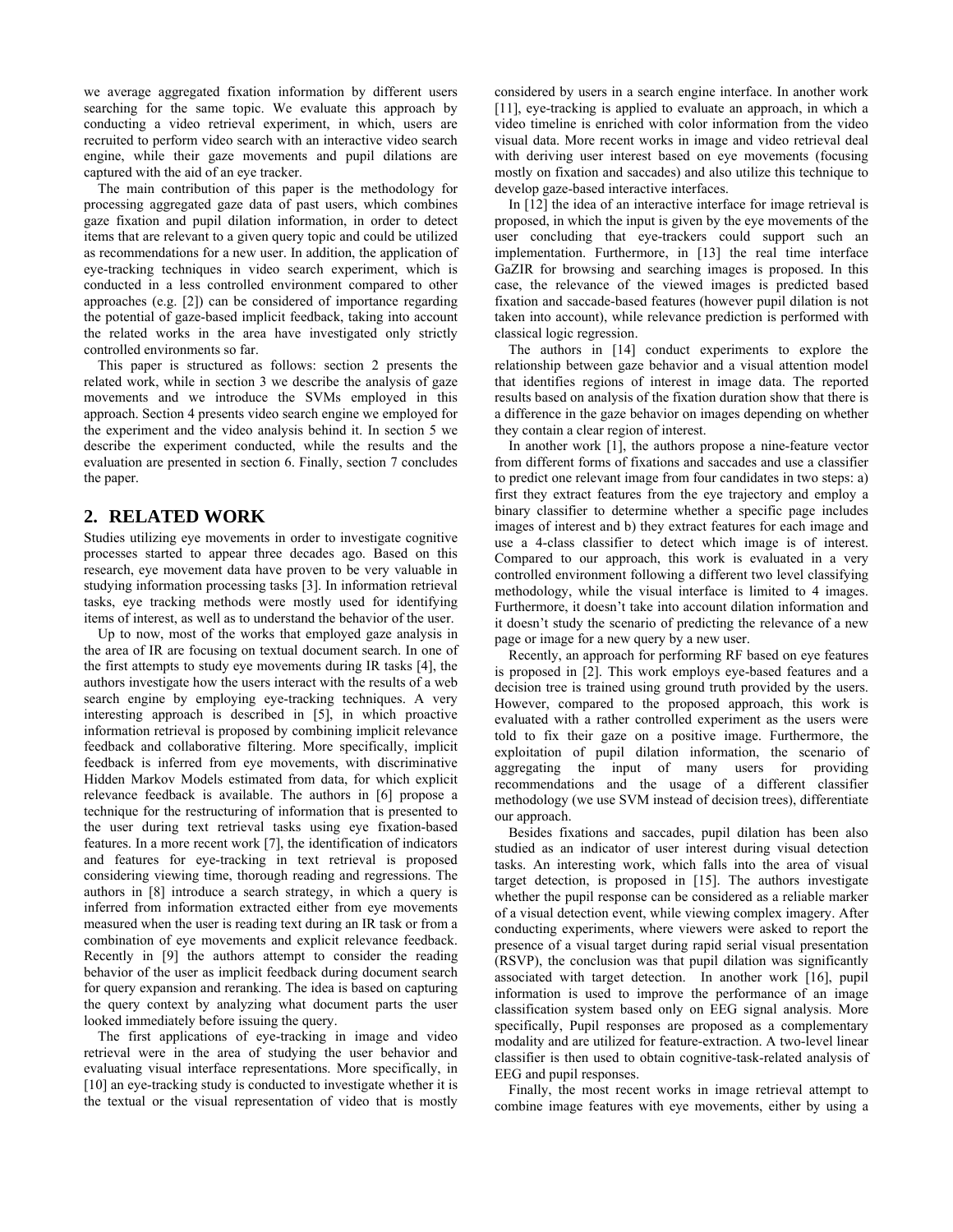ranking SVM approach [17], or by identifying areas of interest in an image to extract local visual features [18], [19].

# **3. GAZE-BASED APPROACH**

This section presents the analysis of implicit user feedback expressed by the gaze movements of the user during interactive video retrieval tasks, the feature extraction process and the SVMs employed in this approach.

## **3.1 Gaze Movements Analysis**

Generally, eye movements can be categorized according to the following ocular behaviors: fixations, saccades, pupil dilation, and scan paths [3]. Fixations are defined as a spatially stable gaze lasting at least 100 milliseconds, during which visual attention is directed to a specific area of the visual interface. The eye fixations could be considered as the most relevant and reliable indicator for evaluating information processing during an online video search. On the other hand, saccades, which are the continuous and rapid movements of eye gazes between fixation points, are believed to occur so quickly across the stable visual stimulus that only a blur would be perceived. On the other hand, pupil dilation is also a metric that is typically used to indicate an individual's arousal or interest in the viewed content, as a larger pupil diameter corresponds to greater arousal [3]. In this paper we will attempt to complement the fixation information with the pupil dilation to identify user interest in the context of a submitted query.

During a video retrieval session the user interacts with a visual interface illustrating several videos. Apparently, the user focuses his/her gaze on the items that are of interest with respect to what he/she searches for. However, it seems that despite the fact that many parts of the graphical interface are viewed constantly for a specific amount of time (i.e. a fixation point was identified) during a video search session, not all of them could be considered as items of interest. This is made clear in the example of Figure 1, in which a user is searching for video scenes that depict books. After the analysis of the gaze movements, many fixations are identified, pointing at different parts of the interface. It is obvious that many fixations on relevant items are reported (e.g. shots on the top left corner of the interface), however it is also clear that some of the video shots that draw the attention of the user (as shown by the fixations) are not relevant to the query (e.g. the shot on the top right corner of the interface). This means that in order to be able to discriminate between relevant and irrelevant items to a query topic, we need to analyze the characteristics of the fixations and identify correlations between the fixation frequency, duration and the user interest depicted in our case by the search topic.



**Figure 1. Fixations during video search sessions.** 



**Figure 2. Pupil dilation of a user during a fixation.** 

Based on previous studies [1], [2], eye fixation-based features have shown discrimination power over items of interest for a user in controlled image retrieval environments.

In order to complement the fixation information, we take also into account the pupil dilation of the user. Many research studies have already documented that emotional and sensory events elicit a pupillary reflex dilation [20], [21], [22]. More specifically, recent experiments in [15] showed that a significant pupil response is reported for visual target detection events. This means that a strong correlation can be assumed between a visual target of interest and the pupil dilation. In Figure 2 we can see how the pupil dilation fluctuates during a fixation of around 400ms. In this case we can observe that the average pupil diameter reported during the fixation has been increased in comparison to the average pupil diameter of the user during the whole search session. Based on this fact, we propose to consider the pupil dilation of a user during a fixation and generate a descriptor that consists of fixation and pupil dilation-based features.

In this work, we extract the aforementioned features for each video shot to train a binary SVM classifier that could discriminate relevant from non relevant shots to a query. In order to minimize the searcher effect (i.e. different behaviors of each searcher) we propose to extract features from aggregated gaze data generated by many past users.

## **3.2 Feature Extraction**

In this section we propose a feature vector that describes each video shot with respect to the relevance to a specific user query based on eye movement information. The fixation based features are based on [1], [2], from which we adopt the fixation total duration, number of fixations and average duration time, enhanced by time relative fixation features (i.e. with respect to the search session duration). On the other hand, the pupil dilation features are inspired by [16], based on which, we consider pupil dilation information in terms of normalized diameter and speed during the "critical time" that is in our case the fixation time window. Specifically, we assume that the pupil diameter and the speed of pupil dilation (i.e. the rate of change of pupil diameter) during a fixation can be considered as indicators of interest. In the sequel, we will present in more detail the features used in this approach. In order to formally declare the eye-movement based features, we introduce some basic definitions. First, we define as search session  $S_{i,k}$  the time period, during which, user *j* is searching for a

specific topic k. We assume that each search session  $S_{j,k}$  lasts  $t_{S_{j,k}}$ time. We declare as  $F_{\alpha,s_{jk}}$  the total number of fixations and  $T_{\alpha,s_{jk}}$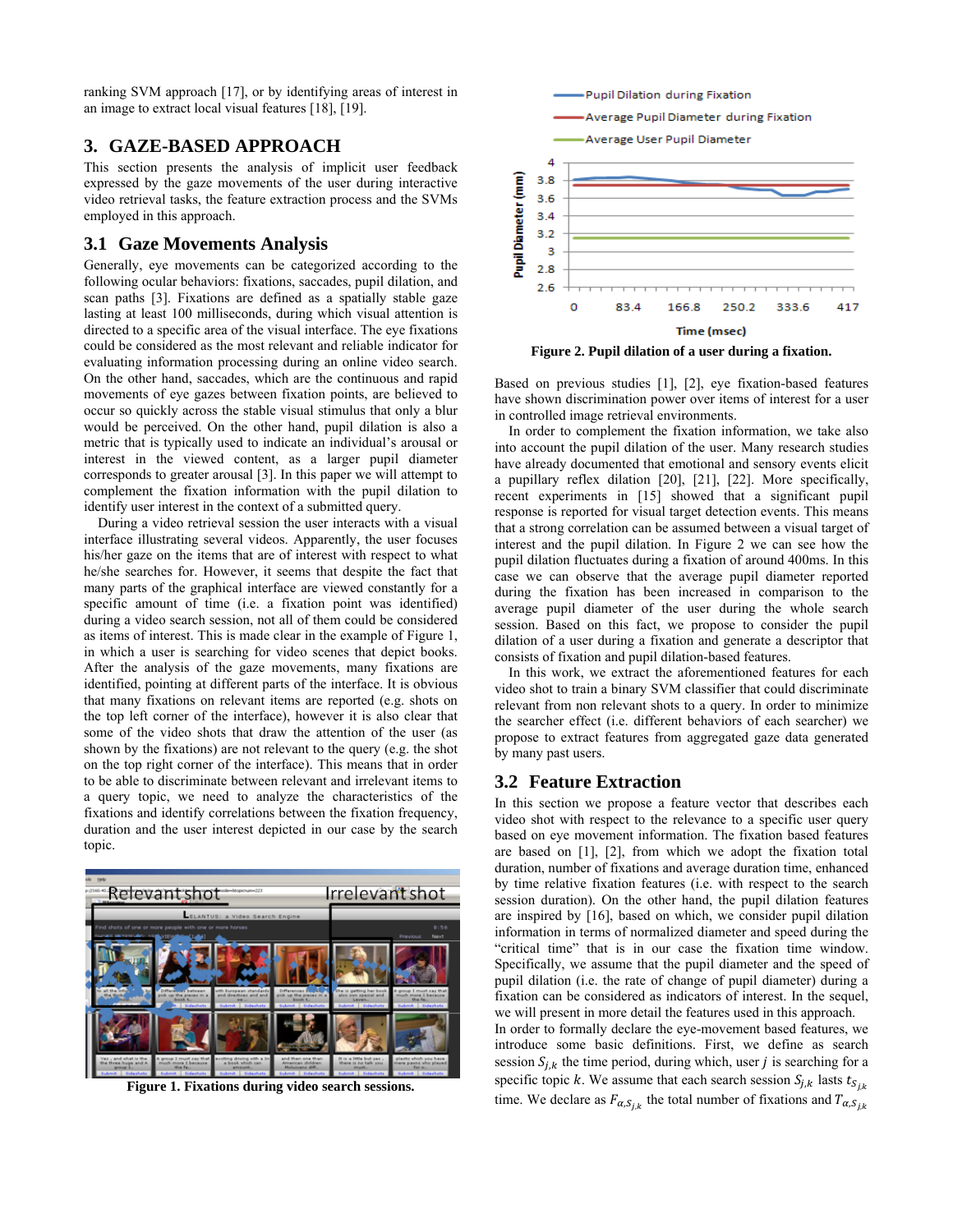the total fixation duration time that were reported for a shot  $a$ during a search session  $S_{i,k}$ . During each fixation, a fluctuation of the pupil data diameter takes place, which is represented by a series of pupil diameter values, sampled with a specific frequency. Averaging the pupil diameters reported by long search sessions for each user, we estimate the overall average pupil diameter value for each eye. We declare as  $D_{R,i}$  and  $D_{L,i}$  the overall average pupil diameter values for the right and the left eye for user  $j$ . For each fixation over a shot  $a$  we consider the normalized average pupil diameter values (i.e the average pupil diameter value reported during this fixation divided by the overall average value of the same user)  $D_{R,a,s_{i,k}}$  and  $D_{L,a,s_{i,k}}$  for the right and the left eyes of user  $j$  respectively. In parallel, we consider the speed (i.e. rate of change in time) of the pupil dilation. More specifically, we calculate the average speeds  $U_{R,a,S_{ik}}$  and  $U_{L,a,S_{ik}}$ for each fixation reported for shot  $a$  by user  $j$  for the right and left eyes respectively.

**Table 1. Gaze-based features.** 

| #              | Feature<br>description                                      | Mathematical Formula                                                                                                               |
|----------------|-------------------------------------------------------------|------------------------------------------------------------------------------------------------------------------------------------|
| 1              | Total number of<br>Fixations for shot<br>а                  | $F_a = \frac{\sum_{S_{j,k} \in Y} F_{a,S_{j,k}}}{I \cdot K}$                                                                       |
| $\overline{c}$ | Total fixation<br>time for shot $a$                         | $T_a = \frac{\sum_{S_{j,k} \in Y} T_{a,S_{j,k}}}{L \cdot K}$                                                                       |
| 3              | Average fixation<br>time for shot a                         | $A_a = \frac{T_a}{F_a} = \frac{\sum_{S_{j,k} \in Y} T_{a,S_{j,k}}}{\sum_{S_{j,k} \in Y} N_{a,S_{j,k}}}$                            |
| 4              | Average fixations<br>for shot $a$ per<br>search session     | $V_a = \frac{F_a}{\sum_{S_{j,k} \in Y} t_{S_{j,k}}} = \frac{\sum_{S_{j,k} \in Y} F_{a,S_{j,k}}}{\sum_{S_{j,k} \in Y} t_{S_{j,k}}}$ |
| 5              | Average fixation<br>time for shot $a$<br>per search session | $M_a = \frac{T_a}{\sum_{S_{j,k} \in Y} t_{S_{j,k}}} = \frac{\sum_{S_{j,k} \in Y} T_{a,S_{j,k}}}{\sum_{S_{j,k} \in Y} t_{S_{j,k}}}$ |
| 6              | Average<br>Normalized Right<br>Pupil diameter               | $D_{R,a} = \frac{\sum_{S_{j,k} \in Y} \frac{D_{R,a,S_{j,k}}}{D_{R,j}}}{\sum_{S_{j,k} \in Y} F_{a,S_{j,k}}}$                        |
| 7              | Average<br>Normalized Left<br>Pupil diameter                | $D_{L,a} = \frac{\sum_{S_{j,k} \in Y} \frac{D_{L,a,S_{j,k}}}{D_{L,j}}}{\sum_{S_{j,k} \in Y} F_{a,S_{j,k}}}$                        |
| 8              | Average Right<br>pupil dilation<br>speed                    | $U_{R,a} = \frac{\sum_{S_{j,k} \in Y} U_{R,a,S_{j,k}}}{\sum_{S_{j,k} \in Y} F_{a,S_{j,k}}}$                                        |
| 9              | Left<br>Average<br>dilation<br>pupil<br>speed               | $U_{L,a} = \frac{\sum_{S_{j,k} \in Y} U_{L,a,S_{j,k}}}{\sum_{S_{i,k} \in Y} F_{a,S_{j,k}}}$                                        |

<span id="page-3-0"></span>We assume that we want to describe a shot  $\alpha$  with information retrieved during a set of sessions  $Y = [S_{i,k}]$ , where  $j, k \in \mathbb{N}, 0 <$  $j \leq L$ ,  $0 \leq k \leq K$ , where L is the number of different users and K the number of topics involved in these sessions. As in this work we consider that the gaze input could be a result either from one user or aggregated information by many users, the proposed features are normalized against the number of search sessions  $L \times K$ . The features and the corresponding mathematical formulas are described in Table 1. Hence, the final feature vector for shot  $a$ would be:

$$
f_a = [F_{a_i}, T_{a_i}, A_a, V_a, M_a, D_{R,a}, D_{L,a}, U_{R,a}, U_{L,a}] \tag{1}
$$

#### **3.3 Support Vector Machines**

Support vector machines constitute a set of supervised learning methods, which are employed to solve classification and regression problems. In this work we propose to use a binary SVM in order to classify the viewed items according to the user interest exploiting the fixation-based feature vector. More specifically, we make use of the LIBSVM library [23] and we consider a binary C-Support Vector Classification. In this implementation we used as kernel the radial basis function:

$$
K(f_i, f_j) = e^{-\gamma |f_i - f_j|^2}
$$
 (2)

In order to apply a SVM classification we need to have a ground truth for all the video shots viewed by the users (i.e. relevance metric with respect to the query topic).

#### **4. VIDEO SEARCH ENGINE**

In this section we present the  $LELANTUS<sup>1</sup>$  $LELANTUS<sup>1</sup>$  $LELANTUS<sup>1</sup>$  interactive video search engine, which we used for our experiments, by describing the user interface and the supported functionalities.

#### **4.1 Interface**

The search engine interface (Figure 3) is composed of two main parts: the left column, which offers text-based search options and a storage structure, and the main container, where the results are presented offering at the same time video shot-based query options. Four different functionalities are available for each shot: (i) to perform a query by visual example, (ii) to mark a shot as relevant to the topic (i.e. submit a shot), (iii) to view all the shots of the same video, (iv) to view the temporally adjacent shots of a selected video shot with the associated textual transcription.

#### **4.2 Video Analysis and Indexing**

In order to support the aforementioned video retrieval functionalities, we first perform offline temporal, textual and visual-based indexing operations as follows. First, in order to index the initial video source according to temporal information, we perform shot boundaries detection and shot segmentation operations that split the video into smaller segments.



-<br><sup>1</sup> Available at: <http://mklab-services.iti.gr/lelantus/>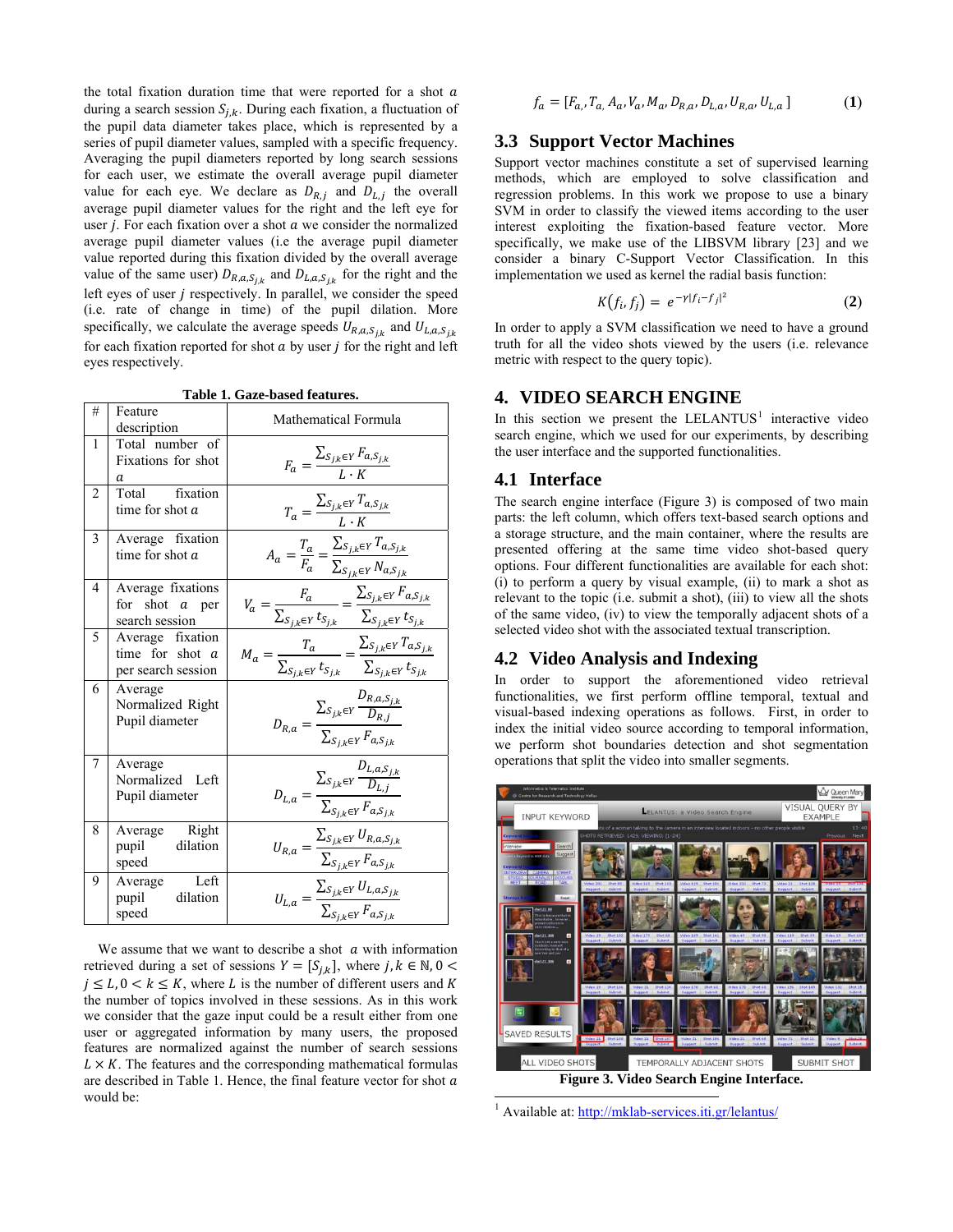Then, the middle keyframe for each shot, which is considered as the representative one, is extracted. The indexing of video shots according to the associated textual information is performed following the approach of [24]. The audio information is processed off-line with the application of Automatic Speech Recognition (ASR) on the initial video source, so that sets of keywords are extracted for each shot. Indexing and query functions are implemented using the KinoSearch full-text search engine library [25]. Finally, the visual similarity shot indexing is performed with the extraction of MPEG-7 low level visual descriptors, while an r-tree structure is employed for improving the performance of the system in terms of time response [24].

## **5. EXPERIMENTAL SETUP**

To apply the proposed methodology, we conducted an interactive video retrieval experiment, in which different users searched with LELANTUS video search engine. In this task, we made use of the TRECVID [2](#page-4-0)008 test video set by  $NIST<sup>2</sup>$ , which includes about 100 hours of Dutch video segmented into about 30,000 shots. The following query topics were used in our experiments:

- A. Find shots of one or more people with one or more horses
- B. Find shots of a map
- C. Find shots of one or more people with one or more books
- D. Find shots of food and/or drinks on a table

In this experiment, 8 (4 male and 4 female) subjects were recruited to search for the topics A-D. The task for each user was to search during a time window of 10 minutes per topic and find as many results that satisfy the given topic. During this task the users were free to make use of all the functionalities of the search engine as described in section 4. In order to imitate as much as possible a real world video retrieval task we instructed the users to search as they normally do, that is without making extra effort to focus their gaze on the shots of interest as they were instructed to do in [2]. In addition, a tutorial session preceded the retrieval task, in order to familiarize the users with the search engine and make them feel comfortably with the eye-tracker existence.



**Figure 4. A schematic view of the experiment.** 

 $\overline{a}$ 

The whole experiment was divided into the training and the testing phase, as it is depicted in the schematic view of Figure 4.

To record the gaze movement of the users, we employed the faceLAB 5 gaze tracker. The specifications of this device were: typical static accuracy of head measurement within +/- 1mm of translational error and  $+/- 1^{\circ}$  of rotational error; typical static accuracy of gaze direction measurement within 0.5-1° rotational error. The eye-tracker was recording the gaze position and pupil dilation of the user every 16 or 17msecs. We processed the output of the eye-tracker, in order to identify eye fixations on the video shots. We considered as minimum time of 100ms to define a fixation, during which the gaze was stable.

#### **5.1 Training Phase**

During the training phase, the first 5 users (1-5) searched for the topics A-D. The results submitted by these users constitute an explicit relevance metric with respect to the query topics for all the viewed items. Considering that very high precisions are reported for interactive systems, as users select a shot only when it is of relevance to the query topic, the submitted shots comprise a very reliable ground truth set for this task. As it is shown in Figure 4, we train the SVM models using the feature vectors produced by the fixation and pupil dilation data and the ground truth. In order to evaluate the approach, we provide a variety of training cases, in which different combinations of training features and topics were used. More specifically, the following four training cases, which are shown in Table 2 are considered: in the first, we train the classifier (model 0 in Table 3) by using the features 1-5 (Table 4) and the 4 topics (A-D), in the second case we train recursively 4 different classifiers (models 2-5 in Table 5) by selecting each time a different combination of the three topics (i.e. (A, B, C), (A, B, D), etc.) and using as vector the 1-5 fixation-based features, while in the third (models 5-8 in Table 5) and forth (models 9-12 in Table 6) training cases we repeat the scenario of the second training case, but we made use of the features 1-7 and 1-9 respectively. In all the aforementioned training cases the gaze data from the same five users were used.

As the ground truth data were not balanced (the positive samples were in average about 10% of the total judged samples), we trained the models introducing a corresponding weight  $w_n = 1$ for negative and  $w_p = 10$  positive classes. More specifically, we set the cost parameter C to  $w_p \cdot C$  and  $w_n \cdot C$  for positive and negative samples respectively.

**Table 2. Training cases** 

| Table 2: Training cabes |          |                    |  |  |  |
|-------------------------|----------|--------------------|--|--|--|
| <b>Training Case</b>    | Model No | Features (Table 1) |  |  |  |
|                         |          |                    |  |  |  |
|                         |          |                    |  |  |  |
|                         | ≺-د      |                    |  |  |  |
|                         |          | 1 _ C              |  |  |  |

#### **5.2 Testing Phase**

In the testing phase, the other 3 users (different from the ones employed in training phase) were recruited to search for the 4 same topics A-D. In a similar way with the ground truth collection we capture the video shots that these users identify as relevant to each topic. Then, we utilize this information, in order to test the classifier against the actual selections of the users. Based on the four aforementioned training cases, we test the first classifier (i.e. model 0 of the first training case) by considering all the topics A-D, while we test the other 12 models (i.e. the ones trained with the 3 topics combinations), by using gaze data captured only during

<span id="page-4-0"></span><sup>2</sup> National Institute of Standards and Technology (NIST): http://www.nist.gov/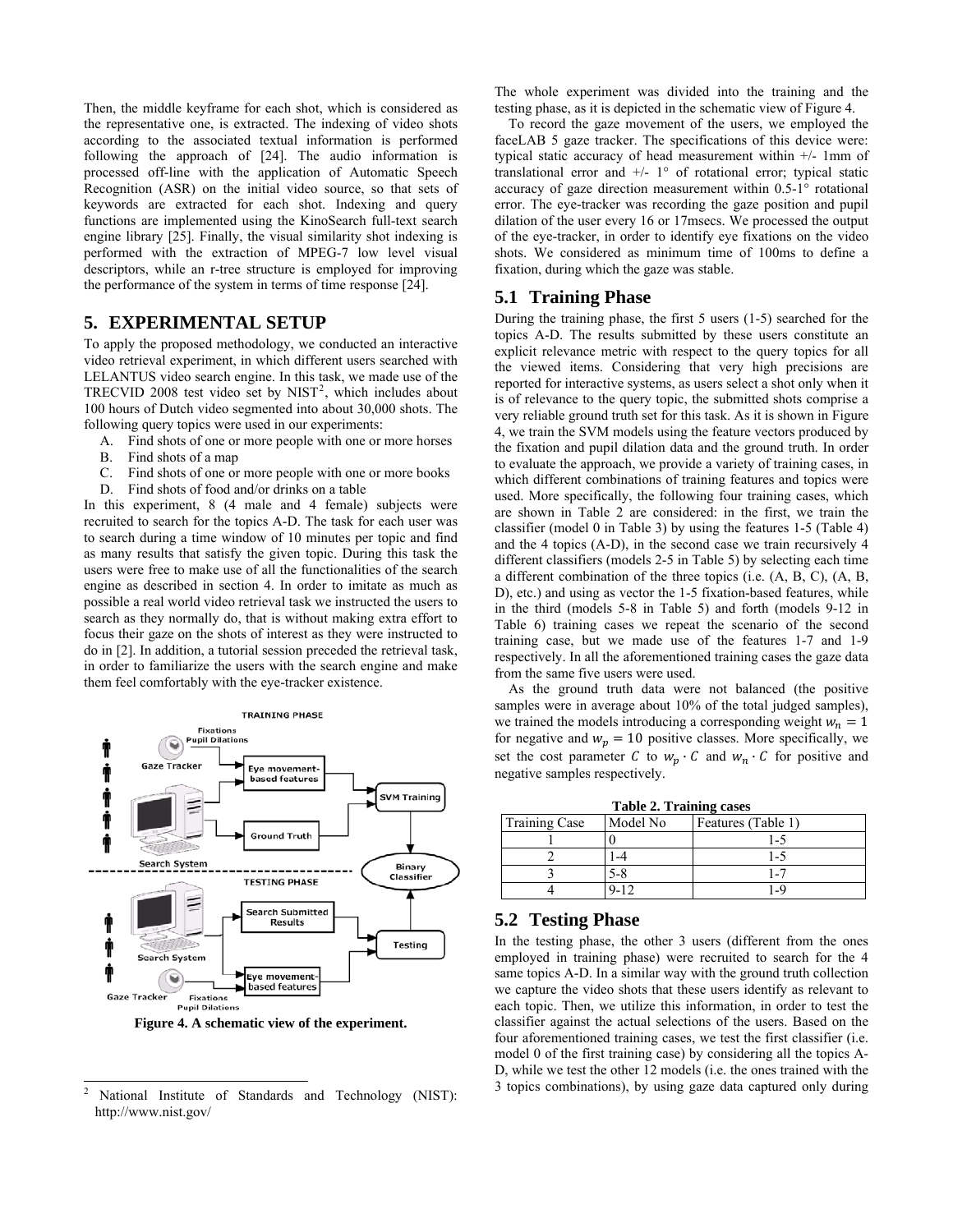the retrieval sessions for the remaining topic (e.g. in the case the training was done with topics A,B,C, we test with topic D).

# **6. RESULTS AND EVALUATION**

In this section we will present the evaluation of the results, as well as a visual view of the recommendations provided by the system.

#### **6.1 Evaluation**

We evaluate our system by reporting the classification accuracy, as well as the precision and recall over the items returned by the system as positive results. During testing the submitted results by the 3 users formed the golden set that was used for the evaluation. Formally, assuming that the classifier returns  $TP$  true positives,  $TN$  true negatives,  $FP$  false positives and  $FN$  false negatives for a topic calculated against the  $V$  positive and the  $N$  negative user selections, the accuracy is computed as  $A = \frac{TP + TN}{V + N}$ , the precision as:  $P = \frac{TP}{TP + FP}$ , and the recall as:  $R = \frac{TP}{V}$ .

The results for the first and second aforementioned training/test cases are reported in Tables 3 and 4. Starting by observing the results of the first case, it can be concluded that the results for model 0 are of good quality, however they have a strong dependence on the query topics, as the same queries were considered both for training and testing.

In the more realistic second case (Table 4, models 1-4), the results are still satisfactory, which shows that this method can provide quality results without depending on the topic. However, it is clear that although the recall values are satisfying, the precision remains rather low (especially in models 1 and 4). In the case that we want to increase the precision at the cost of reducing the recall, we can adjust the weighting  $w_n$  and  $w_p$  parameters during the training accordingly. In Figure 5, the Precision-Recall curve for model 1 is illustrated, in the case that the ratio  $\frac{w_p}{w_n}$  (points on the P-R carve) takes values from 0.2 to 10.

In order to show how the results are improved when considering aggregated user gaze data, we report the fluctuation of the *EER* in the case of one, two and three test users searching for topic Β (i.e. model 2). As it is observed in Figure 6, it is clear that the performance of the classifier is improved, as lower values of EER are reported for the 3 users. More specifically, the EER calculated in the case of one user (i.e.  $EER = 32.1\%$ ), is decreased by 19% when data from a second user are considered, and it is reduced by a further 50% to get a final value of  $EER =$ 13.2%, in the case of three users. In a similar way, we present in Figure 7 how precision and recall are changing in the evaluation of model 2, when one, two and three test users are involved.



**Figure 5. Precision-Recall curve for model 1 when the ratio**  $\frac{w_p}{w_n}$ **(points on the P-R carve) takes values from 0.2 to 10**.



As far as the precision is concerned, a rise of 33.3% of the initial precision reported for the one user is achieved with the involvement of a second user, followed by a further increase of 46.6% in the case that three users are considered. Finally, we report a slight drop of 3.6% in the initial recall (i.e. in the case of the one user) when aggregated results of two users are considered, however the recall is increased by 34.87% when the third user is involved. This analysis shows that when aggregated gaze information is taken into account the unique gaze behaviors of each user seem to be smoothed to an average gaze behavior, for which the classifier yields better results. The fact that the classifier's performance improves, when the number of the users involved is increased, is an indicator that such an approach could be applied for generating recommendations based on past user aggregated gaze data.

**Table 3. First case (features 1-5)** 

| Model | Train  | <b>Test</b> | <b>Classifier</b> | Precision | Recall |
|-------|--------|-------------|-------------------|-----------|--------|
| No    | Topics | Topics      | Performance       |           |        |
|       | A.B    | A. B.       | 94.1748%          | 49.2%     | 61.95% |
|       |        | C. D        | 5723/6077         |           |        |

**Table 4. Second case (features 1-5)** 

| Model          | Train   | Test          | Classifier          | Precision | Recall |
|----------------|---------|---------------|---------------------|-----------|--------|
| No             | Topics  | Topics        | Accuracy            |           |        |
|                | B, C, D | A             | 85.70%<br>1253/1462 | 15.04%    | 88.1%  |
| $\overline{2}$ | A, C, D | B             | 93.5%<br>1338/1431  | 37.16%    | 61.11% |
| 3              | A,B,D   | $\mathcal{C}$ | 70.43%<br>805/1143  | 19.52%    | 89.13% |
| 4              | A,B,C   | D             | 72.17%<br>900/1247  | 14.32%    | 73.41% |
|                | Average |               | 80.45%              | 21.51%    | 77.94% |

**Table 5. Third case (features 1-7)** 

| Model Train    |         | Test          | Classifier | Precision | Recall |
|----------------|---------|---------------|------------|-----------|--------|
| N <sub>0</sub> | Topics  | Topics        | Accuracy   |           |        |
| 5              | B,C,D   | A             | 93.5%      | 24.6%     | 73.8%  |
|                |         |               | 1367/1462  |           |        |
| 6              | A, C, D | B             | 94.34%     | 33.6%     | 45.56% |
|                |         |               | 1350/1431  |           |        |
|                | A,B,D   | $\mathcal{C}$ | 70.69%     | 19.86%    | 90.17% |
|                |         |               | 808/1143   |           |        |
| 8              | A,B,C   | D             | 81.48%     | 19.51%    | 70.89% |
|                |         |               | 1016/1247  |           |        |
|                | Average |               | 85%        | 24.39%    | 70.1%  |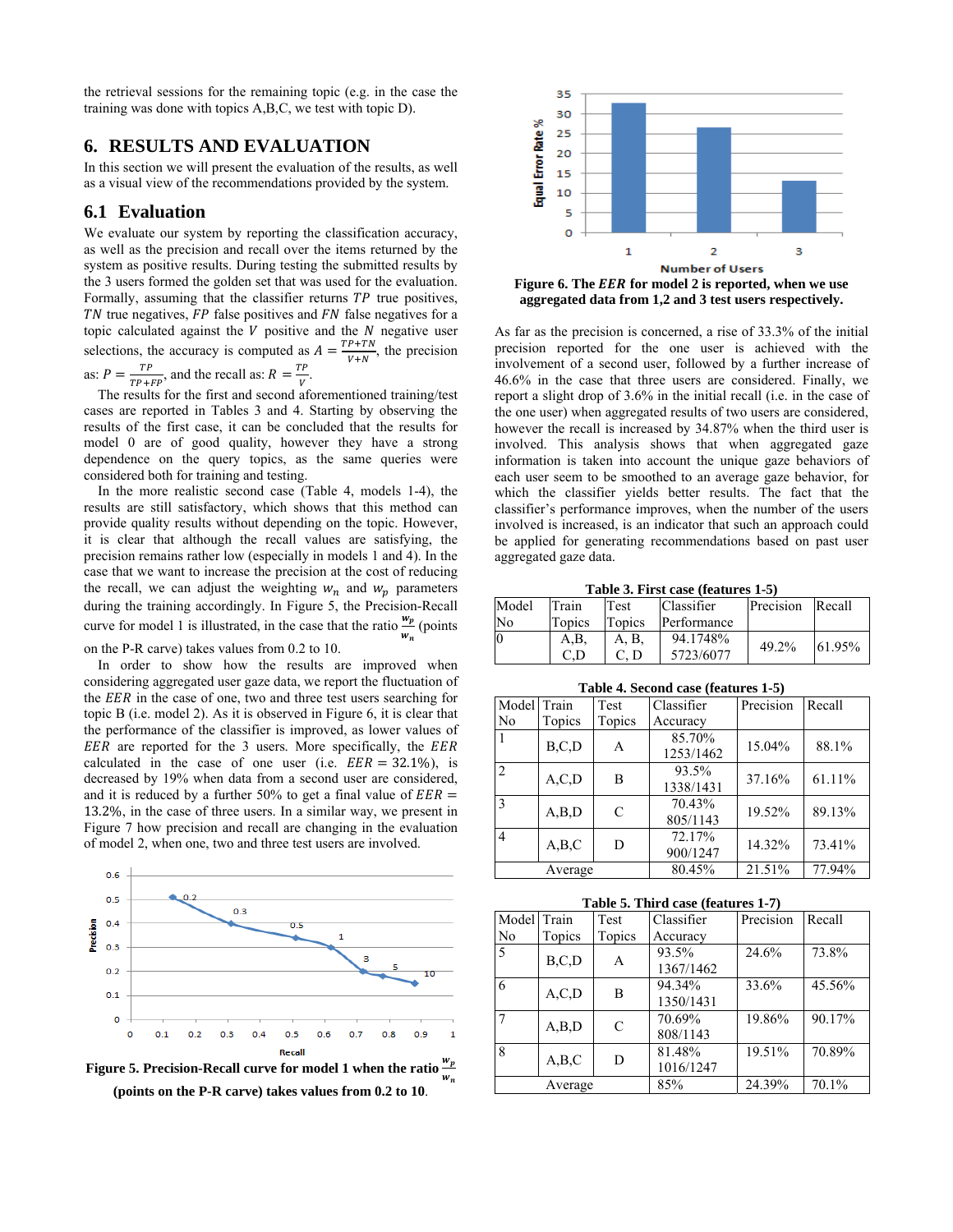| Table 6. Forth case (features 1-9) |         |               |            |           |        |
|------------------------------------|---------|---------------|------------|-----------|--------|
| Model Train                        |         | Test          | Classifier | Precision | Recall |
| No                                 | Topics  | Topics        | Accuracy   |           |        |
| 9                                  | B, C, D | A             | 94.12%     | 25.21%    | 69.05% |
|                                    |         |               | 1376/1462  |           |        |
| 10                                 | A, C, D | B             | 95.11%     | 35.19%    | 42.22% |
|                                    |         |               | 1361/1431  |           |        |
| 11                                 | A,B,D   | $\mathcal{C}$ | 71.65%     | 20.39%    | 90.22% |
|                                    |         |               | 819/1143   |           |        |
| 12                                 | A,B,C   | D             | 81.88%     | 20.14%    | 72.15% |
|                                    |         |               | 1021/1247  |           |        |
|                                    | Average |               | 85.7%      | 25.23%    | 68.71% |

**Table 6. Forth case (features 1-9)** 

The results for the third and forth training cases are presented in Tables 5 and 6 respectively. With a view to evaluating the different set of features, we observe that when pupil dilation information is involved, the accuracy of the classifier is slightly improved for all cases. The comparison of the accuracy of the classifiers for the different feature sets is illustrated in Figure 8. The major improvement is reported in the testing of topic D (i.e. models 4, 8, 12). In this case, the accuracy of the classifier is boosted from 72.17% to 81.48%, reporting an improvement of 12.9%, when the second feature set (i.e. features 1-7) is involved and a total increase by 13.45%, when we employ the third feature set (i.e. features 1-9).

Furthermore, as it is shown in Tables 4-6, the involvement of pupil features improves the precision of the system by an average of 13.4% when we employ features 1-7 and by a further 3.45% when the third feature set (i.e. features 1-9) is involved. On the other hand, the recall seems to drop by 10% and a further 1.98% for the two aforementioned cases. The F-score is calculated as 33.7%, 36.2% and 36.9% for feature sets 1, 2 and 3 respectively, showing that the overall performance of the system slightly improves with the employment of pupil dilation information.

#### **6.2 Recommendations**

In order to provide recommendations for a specific query submitted by a new user, the system utilizes the output of the classifier after processing the aggregated input by many past users, who searched for the same topic as discussed in section 3. In this case, the output is expressed as a distance from the hyperplane, which discriminates the two different classes (i.e. relevant and irrelevant to a submitted query) and ranks the resulted shots accordingly.



**Figure 7. The precision and recall for model 2 are presented.** 



**Figure 8. Accuracy of the classifiers for the different feature sets: 1: 1-5, 2: 1-7, 3: 1-9 introduced in Table 1.** 

A visual example of the recommendations provided for topic B by model 10 (Table 6) is shown in Figure 9. By performing a first assessment of the visual results that are ranked higher, it is clear that a precision of 83.3% (15/18) is achieved in this case.

# **7. CONCLUSIONS**

In this paper we have investigated the potential of utilizing aggregated gaze movement data, of past users during interactive video retrieval tasks, in order to generate recommendations for specific queries. Our results show that exploiting gaze-based implicit feedback, expressed in terms of fixations and pupil dilations, could be of added value, as important information regarding the relevance of a video shot to a query topic can be inferred even in not strictly controlled environments (i.e. when the users are not instructed to focus on interesting items). Such information could be exploited for identifying user interest in the context of a specific query and for generating recommendations with a view to facilitating video retrieval tasks. Future work includes alternative methodologies for complementing fixation with pupil dilation information, as well as combination of gazebased user feedback with patterns of user interaction (i.e. click throughs and keyboard inputs). Recently the work is conducted towards these goals.



**Figure 9. Recommendations for Topic B: "Find shots of a map", based on the results of model 10 (Table 6).**